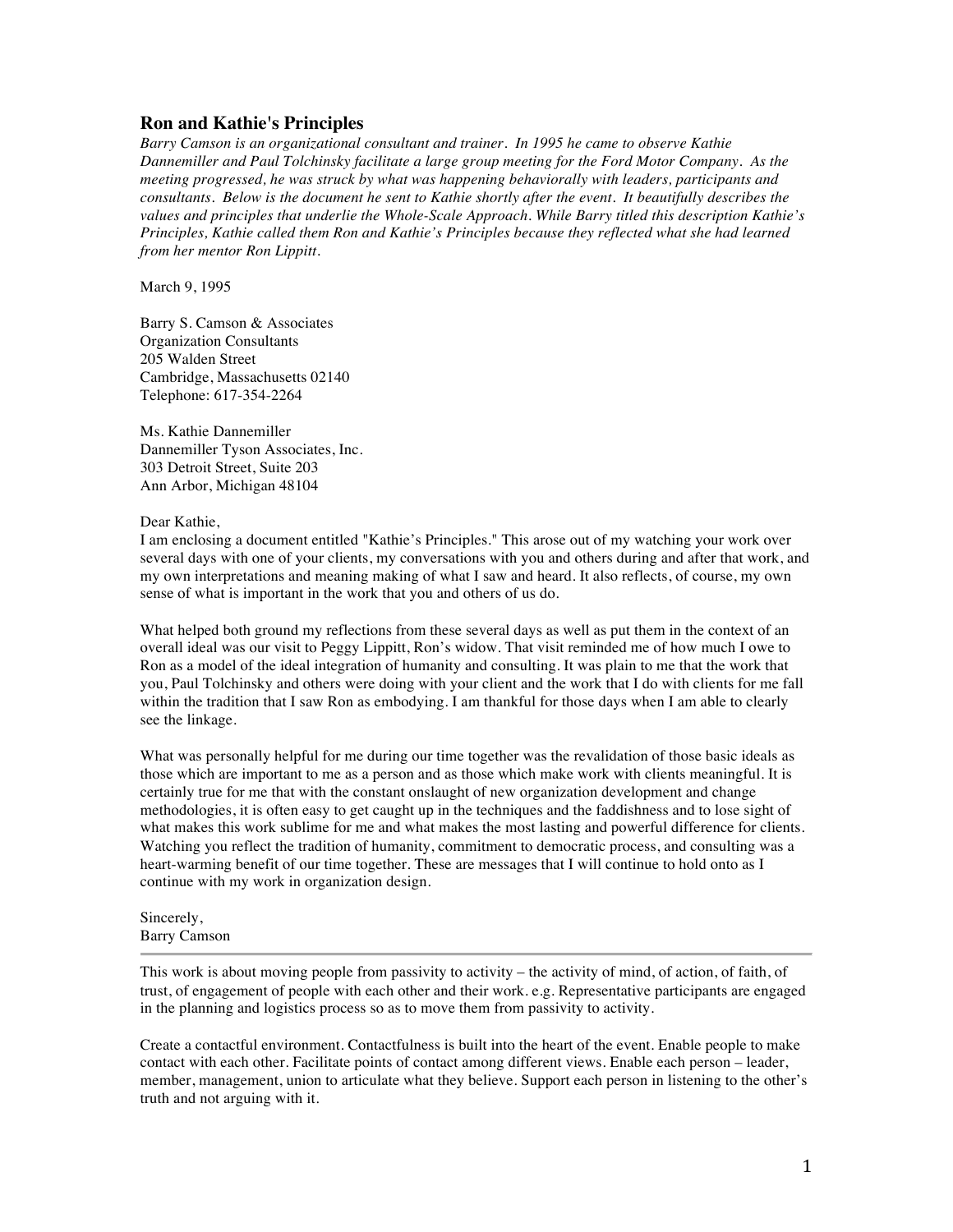From the very beginning a different kind of listening is stressed. A neutral, non-judgmental kind of listening.

Support people in taking in and reflecting on what others have said.

- e.g. the open forum format of:1) what did we heard others say?, 2) what is our reaction to it?, 3) what questions of understanding do we have?
- e.g. keep easels out of the way except when people are working on them so that nothing blocks contact, interaction.
- e.g. when asking questions of people up front in the open forum, put their name first.

A different kind of speaking is also supported as an alternative in which people take time to listen to themselves before speaking.

e.g. Facilitator suggests, "take a minute and go inside to reflect on your answers."

Bringing the speaker's voice out into the room is also stressed.

e.g. "telling your stories"

Focus on the details of empowerment. Help create an environment where people are willing to push-back and have comfort around that.

- e.g. Participants are asked if they got the answer they were looking for from the speaker. "Did he get it?" "Don't just say it was answered if it wasn't." e.g. "Don't let us beat you down" is an occasional reinforcing comment from the facilitator.
- This also fosters a willingness, skills and a feeling of safety to speak out.

Create mini moments of truth. Ask people to speak out if their questions were not answered.

Intervene to push leaders to answer tough questions.

e.g. "Will you overrule the team's decision if you feel it was wrong?"

Intervene to facilitate people getting to and speaking out of their courageous parts.

e.g. "Do you believe him?" (in response to a leader's answer)

Intervene to facilitate clean interactions.

Intervene to paraphrase to help make points clear where there may be some confusion or to show where people agree.

Create interaction based on a perspective of multiple realities. Help create an environment where each person realizes that they bring their own truth; that when dealing with each person's own truth, there is no right or wrong way.

Help people become aware of how each hears the message differently. This reinforces awareness of multiple realities. It also enables people to begin to become aware of how their own filters, perspectives or need to be defensive impacts the message.

Help people to attain some degree of neutrality regarding other peoples' truths. Help people to listen to see the world through each others' eyes.

e.g. Leaders set out their truth, participants set out theirs.

Operate with a maximum mix of viewpoints. Utilize microcosms of the whole – a holographic approach in design team work, logistics team work and in some subgroupings used in the workshop.

Create in the workshop a community operating from one brain and one heart. The community builds a common, interactive picture of their future arising from a common data base which is composed of the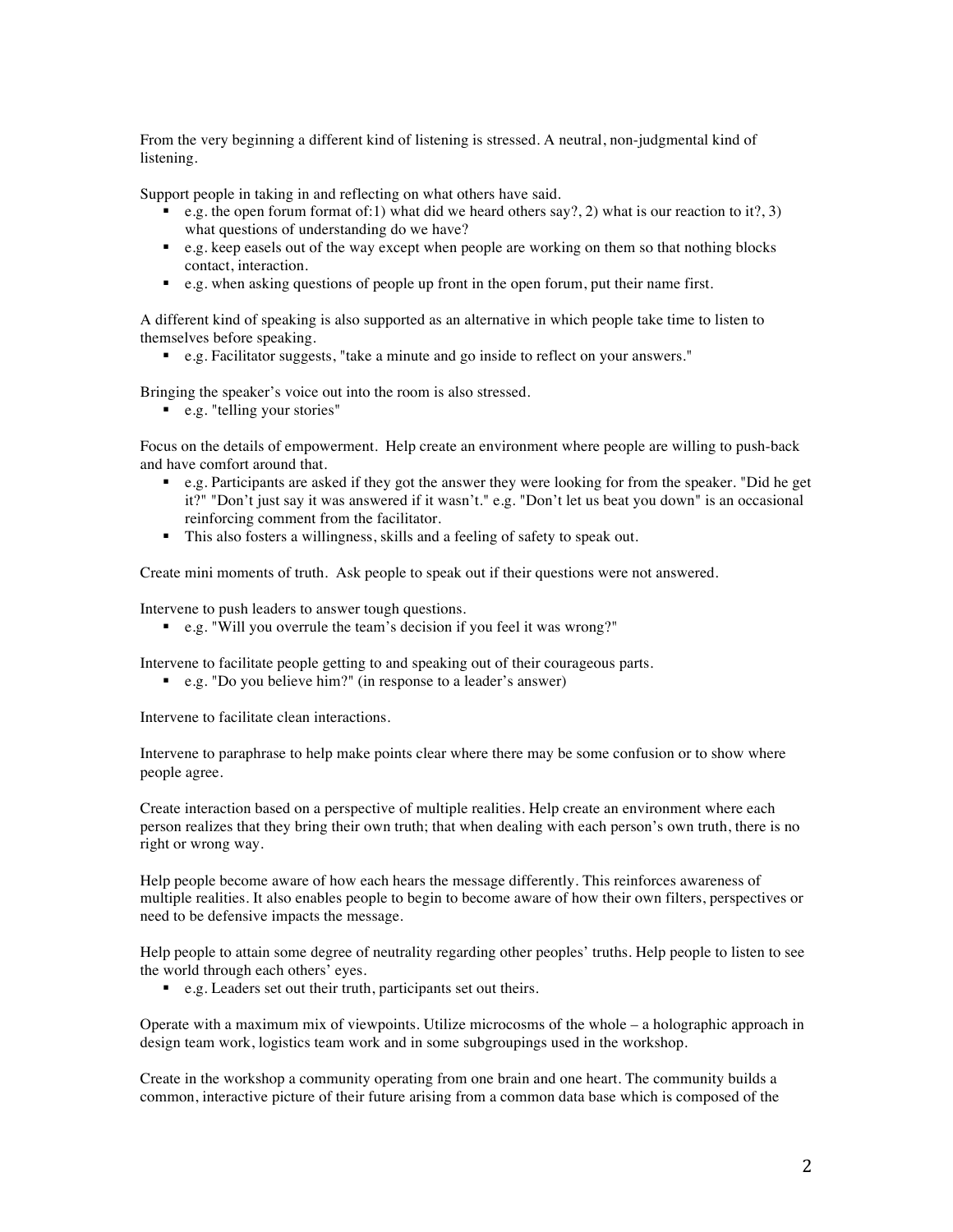individual pictures of each member of the community. This leads to a common sense of caring amongst the members of the community.

Everything in the workshop, in the change work of the organization, as well as its future operation derives from the vision and values. This is the major value and core of this process. The organization and consultant always tune into that and keep going back to it as the core of all current and future work. Vision and values are powerful because they arise from full input of all members of the organization, the certainty of being heard, full opportunity for clarification, and consensus among everyone. The possibility of coercion is checked out.

Having a common picture in the organization of where the organization wants to be and uniting around some strategic direction becomes an important guide to the organization around choices.

Data is brought into the workshop forum from a variety of different sources and in a variety of different modes.

This work is about the assumption of responsibility by all. Participants operate in roles of facilitator, recorder, reporter. Everyone is asked to take responsibility for creative thinking.

Competencies are built along the way, e.g. in listening, speaking, scribing, recording and in more subtle skills such as identifying themes.

Use of the dynamic huddle. "Stand, pull-up a few chairs." People end up standing, talking, huddling around their work. This results in keeping the room in motion, in ongoing momentum, activity. Instead of having groups sitting and working around tables all the time, a flow in the room is maintained by having people stay active.

Enable the organization to diagnose itself and make meaning out of it.

e.g. Sads, Mads and Glads look at what has worked, not worked in the organization.

Hearing from competitors and best practices from site visits enables participants to diagnose what their own organization needs and could apply in moving to a desired future state.

This work helps to build the organizational field. Input is continually provided from different sources. The group field continues to be enhanced through discussions in different groups. Out of each of these groups emerges key questions which have the virtue of having the support or awareness of that group behind them.

These questions are asked of people up front and perhaps of each other. The answers as well as the questions then move into the organization field from which new key questions, ideas, awareness arise on a large organizational level.

 e.g. Input is brought in from a variety of outside sources using a variety of modes, e.g. customers, views of competitors, benchmarking ideas from other redesign sites through the research team. e.g. Creating a larger and collective group field is facilitated through the "Open Forum" which expressly looks at what people heard, what reactions and what questions of understanding they have.

Create contact with outside information – from customers, from competitors, from benchmarked organizations. Activities in the workshop help facilitate this contact.

 e.g. Presentations by customers followed by an open forum. Role play presentations of competitors followed by an open forum. Presentation by design team after site visits followed by an open forum. Panel of Possibilities setting out what has worked, been problematic in other sites.

The implicit question is continually asked: "what is the most important thing that has stood out for us that the organization could learn from?"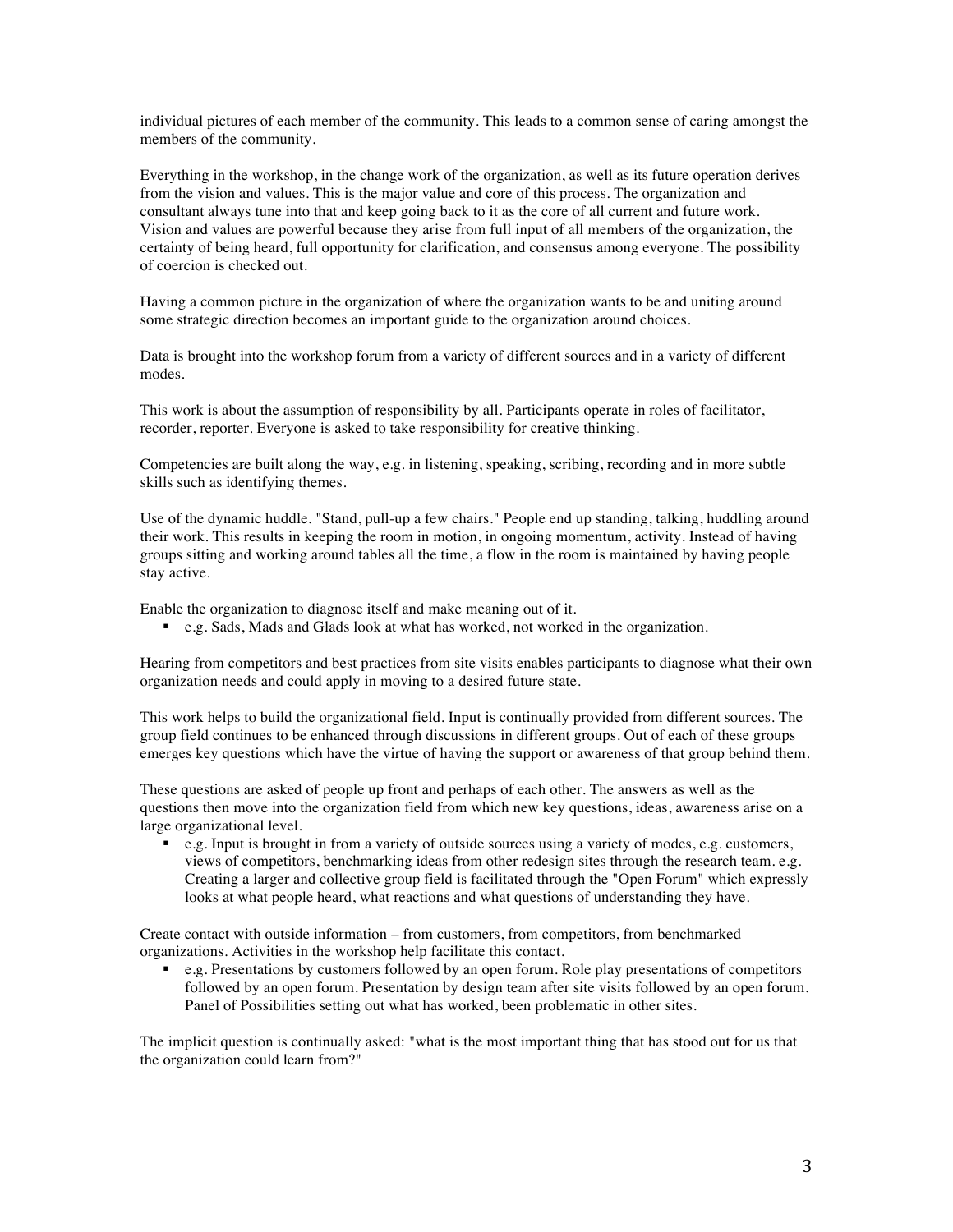Create the design team/research team as a facilitating and catalyzing force for larger organizational involvement. Bring new people into this configuration from the organization and enable it to be used in different ways and in different configurations.

Imagine a constantly changing, self-organizing entity moving through the heart of the larger organization, responding to different situations with different modes of self-organization as a model of the future and as a way of bringing light to and releasing energy in all different parts of the organization. The importance of bringing yourself fully into the process as:

- Management leader e.g. leader shares a very personal vision. "I walk in and I see...." e.g. leader shares personal anecdotes of how she got where she was at the start of the work and how she moved to new places during the work.
- Union leader e.g. union leader sets out his high level of commitment and what the union is willing to do in the context of personal stories about himself. "My daddy once told me…."
- Members e.g. members are asked to tell their stories at an early part of the workshop. e.g. volunteerism to the extent used, asks the members to take an affirmative action to bring themselves more fully into the process – their volition married with their actions.
- Consultants e.g. the consultants constantly demonstrate and model that they are willing to be themselves and help the community gain some insight about this way of being.

Value of transformational leadership. This is the process of speaking out, of allowing others the space for taking in what was said, the process of each enriching what the other has contributed. The act of taking in and enriching in return transforms the listener.

 e.g. the leader sets out his/her vision for the organization, the members take that in and enhance it with their own.

End the work with specific, realistic and supported action plans with commitments made to take action on them. This enables moving from the desired future and supporting values – to intentionality and volition – and then to concrete behaviors. This is crucial in order to dispel the memories of past failures, to build credibility and to enable this work to have full operational value.

As the consultant, be open to live your commitment to your client. Be open to that commitment engaging your heart, gut, intellect, and spirit and your values, personal vision, and enthusiasm. Be willing to be expressive about that commitment.

At the same time recognize that the client must decide to take responsibility for their individual change and for leading the organizational change. Consultant commitment to the client does not mean doing for the client. Be prepared to live out of that commitment.

 e.g. "We'll come in that day for free if it will make the difference in bringing about the changes needed."

The commitment of consultant to the client at its ideal is based on unilateral love by the consultant for the client in which the consultant affirms the client for who he/she is. This results in pulling forth the essence of the client and a working relationship based on trust.

Create a large group, total system dialogue.

Create conversations among small groups

Create conversations with sources bringing information into the room.

Create conversations among teams, sub-groups.

Create conversations between consultants and the client.

Create conversations among and within the large group.